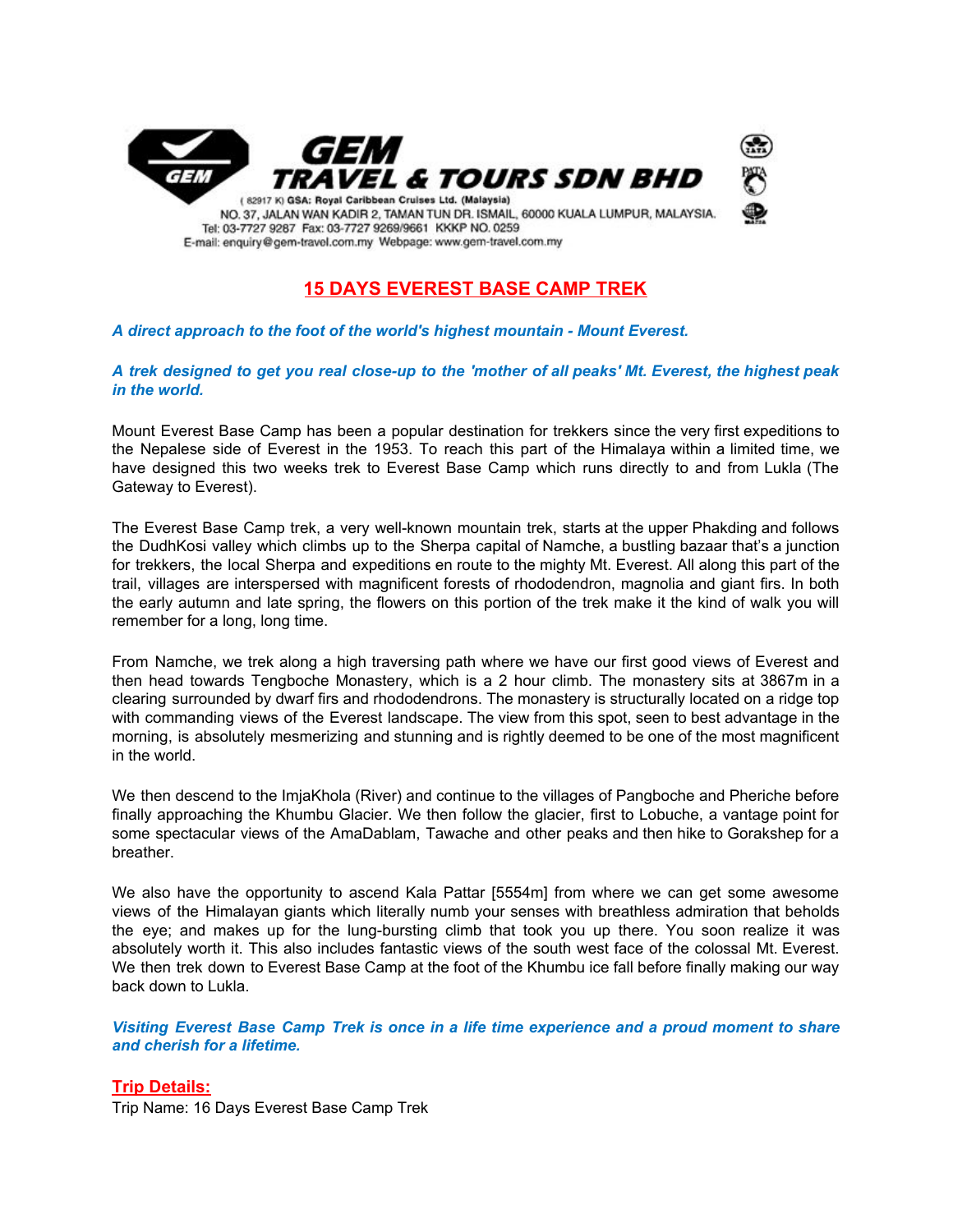Highest Point: 5555 M Best Season: Sep to Dec, Feb to Jun Tour Starts: Kathmandu Tour Ends: Kathmandu Places Covered: Kathmandu, Lukla, Phakding, Namche Bazaar, Tengboche, Dingboche, Lobuche, EBC, Gorakshep, Kala Patthar, Pheriche, Tyangboche Activity: Nature, landscape, trekking, adventure, Culture & Sightseeing Transportation: Private car/van/coach, Kathmandu – Lukla – Kathmandu by flight Trek Grade: Challenging Trek Staff: Guide (Trek Leader), Sherpa, Porters Accommodation: Tea House/ Lodge in Trek

### **Trip Highlights:**

✓Guided sightseeing of Kathmandu Durbar Square, Patan Durbar Square, Swaymbhunath Stupa &Boudhanath Stupa in Kathmandu.

✓Beautiful Tengoboche monastery, Khumbu Glacier, Ama Dablam, scenic flight to and from ✓Lukla, mesmerizing Mountain ranges

#### **Package Includes:**

✓03 nights' accommodation in Kathmandu on BB basis

- ✓12 nights' accommodation in Trek in a Tea House or Lodge
- ✓All meals while on trek (Breakfast, Lunch & Dinner)
- ✓Airport Hotel Airport Transfers (Arrival & Departure)
- ✓Full day sightseeing of Kathmandu
- ✓Entrance fees to all sightseeing places and monuments
- ✓English speaking Trek leader/Guide
- ✓Porters to carry your bags (1 porter for 2 guests)
- ✓Sleeping bags
- ✓Food, Accommodation, Salary, Insurance and equipment's for all staffs
- ✓Everest Area Permit Fee
- ✓TIMS (Trekkers Information Management System) Fee
- ✓Farewell dinner (Authentic Nepalese cuisine with cultural show)
- ✓English speaking guide for sightseeing in Kathmandu
- ✓All ground transfers on private air con car/van/coach
- ✓All government, hotel and other taxes

#### **Package Excludes:**

International Airfare and taxes

Travel Insurance

Kathmandu – Lukla - Kathmandu

Nepal Entry visa (Visa is obtained in Nepal Airport immigration on arrival. USD 25 per visa for 15 days, USD 40 per visa for 30 days and USD 100 per visa for 90 days. All the visas are multiple entry visas. Please carry 02 passport sized photograph for the visa.

Lunch and dinner in Kathmandu

All items of personal nature like telephone bills, laundry, drink etc.

Tipping to guide and driver

Any other item that is not mentioned in the price inclusion list.

#### **Detail Itinerary:**

#### **Day 01- Arrive Kathmandu (1345m) .**

Upon arrival transfer to hotel. After check in to hotel free time on leisure and briefing on the trek.

**Day 02 Kathmandu – Lukla (25 min flight) – Phakding (2886m) 4 hrs trek B/L/D**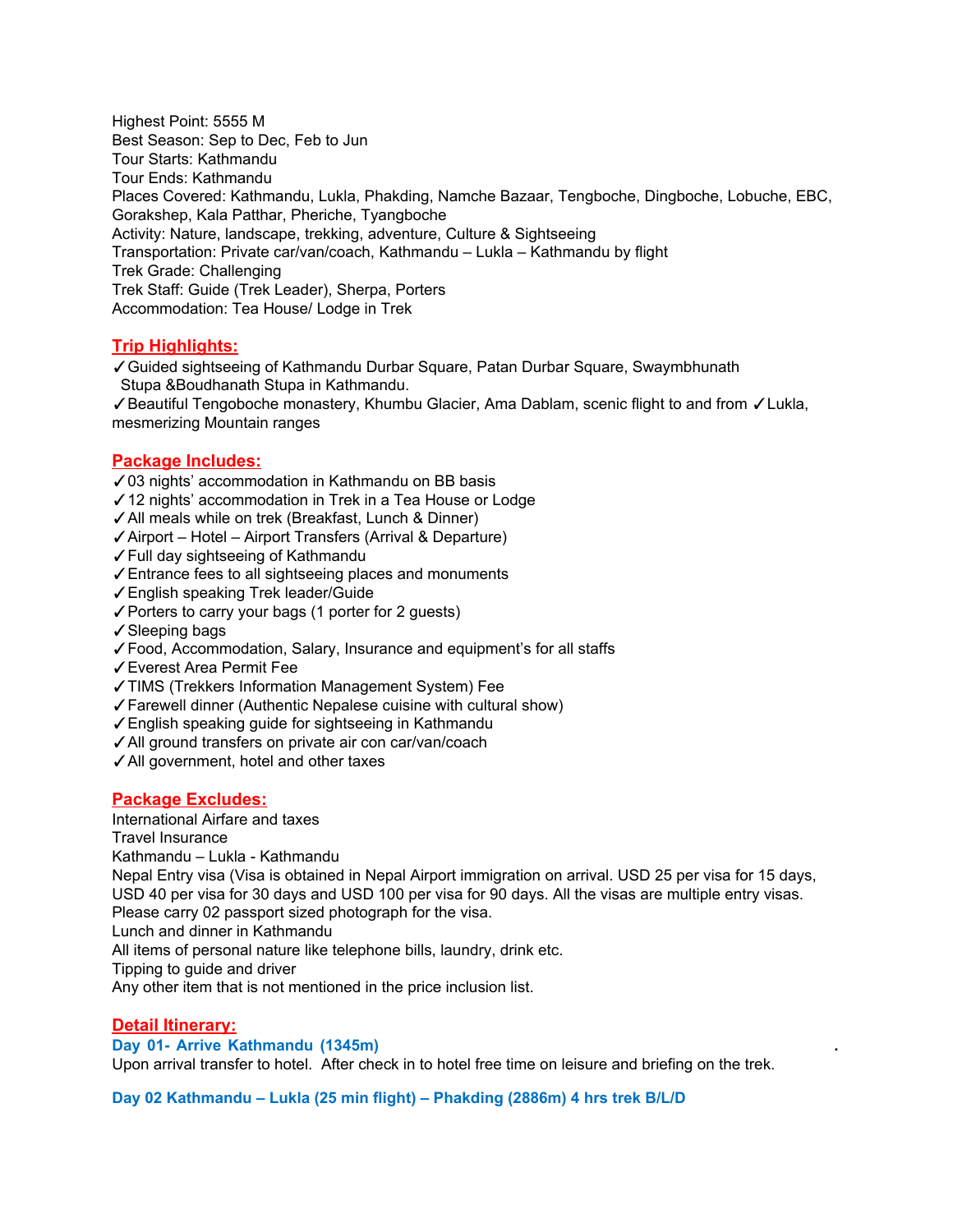Fly from Kathmandu to Lukla (2886m.) which takes about 25 minutes. Trek from Lukla to Phakding (2640 m.) which takes approximately three hours. Lukla is a small town with an airport. There are few tea shops, lodges, hotels and general stores. You begin today's trek from Lukla following a gentle climb up the mountain side on the left bank of the DudhKoshi River. You descend a mountain side path that merges into your route to Everest, with views to a valley to your right, and at its far end, Kusum Kang (6367m.) The DudhKosi approaches as you pass a Mani wall and arrive at Phakding..

#### **Day 03 Phakding – Namche Bazaar (3440m) 4 – 5 hrs trek B/L/D**

Trek from Phakding to Namche Bazaar (3440m.) which takes about four to five hours. This day you trek and cross the river on high suspension bridges. Beyond Monjo village (2800m) is the entrance to the Sagarmatha National Park which was set-up in order to protect and preserve this fragile mountain environment. You then ascend quite steeply to Namche and along the way, if the weather is clear, catch a first glimpse of Mt Everest in the distance. Namche is the main trading village in the Khumbu region and holds a busy Saturday market.

#### **Day 04 Rest at Namche Bazar for acclimatization and excursion around. B/L/D**

Namche is tucked away between two ridges amidst the giant peaks of the Khumbu and has an abundance of lodges, tea shops and souvenir shops as well as a magnificent outlook. It is an ideal place to spend a rest day for acclimatization to the high altitude before heading off towards Tengboche tiny Village. For the acclimatization you walk up to Khunde Hospital which was set-up by Sir Edmund Hillary, or a one hour walk up to the Syangboche (3800m.) where Everest View Hotel is situated above Namche for the outstanding view of Everest, Nuptse, Lhotse, Ama Dablam, Thamserku and Kusum Kangaru. There are also good views from the National Park Centre and Museum just above the town.

#### **Day 05 Namche Bazaar - Tengboche (3867m) 5 – 6 hrs B/L/D**

After breakfast trek from Namche Bazaar to Tengboche (3867m) takes almost five hours. From Namche, the trail contours around the side of the valley, high above the DudhKoshi. Now you have a glimpse of first really good views of the great peaks of the Khumbu including Mt Everest, Nuptse, Lhotse, Ama Dablam, Thamserku and Kusum Kangaru. Passing by several villages and numerous tea shops, the trail descends steeply to a bridge over the river DudhKoshi at PhunkiTenga (3250m.). Tengboche is also very famous for its legendary monastery, the largest in the Khumbu region.

#### **Day 06 Tengboche- Dingboche (4260m) 5 hrs B/L/D**

After breakfast trek from Tengboche to Dingboche (4260m) takes about five hours. You gradually descend through a forest, cross the Imja Khola and climb steadily up to the village of Pangboche. This is directly opposite to Ama Dablam [6,856 m], and has exceptional views of the mountain, with the Gompa, Mani walls and scattered pine trees in the foreground. As you gradually ascend, you find thick forests. This part of the trail is full of thorny and juniper bushes. A further two and half hour's walk brings you to Dingboche. Here you can see Sherpa people working hard in the agricultural farm.

#### **Day 07 Rest at Dingboche for acclimatization B/L/D**

Rest at Dingboche for acclimatization and excursion in and around the places. Here you can steeply climb up to Nakartsang Gompa for the rare outstanding view of Mount Makalu (8463m) along with Lhotse, Island Peak, Baruntse, AmaDablam and Thamserku. The another option provided is a small side trip to Chhukung which takes about 2 and half hours to go up and 1 and half hours to come back to Dingboche. There are some of the lodges which serve you delicious food items.

#### **Day 08 Dingboche (4350m)- Lobuche 4930m) Via Dongla (4620m) 5 – 6 hr B/L/D**

After breakfast now you begin your trek to Lobuche via Dongla which offers you panoramic view of the mountains along the way. The tea house at Dongla is a good spot to have lunch, before zigzagging up through the boulders of the glacier's terminal moraine. At the top of this climb there are many stone caves, built as memorials to the many Sherpa's who have died while climbing Mt Everest. The path then climbs gently along the glacier, to eventually reach the cluster of houses at Lobuche.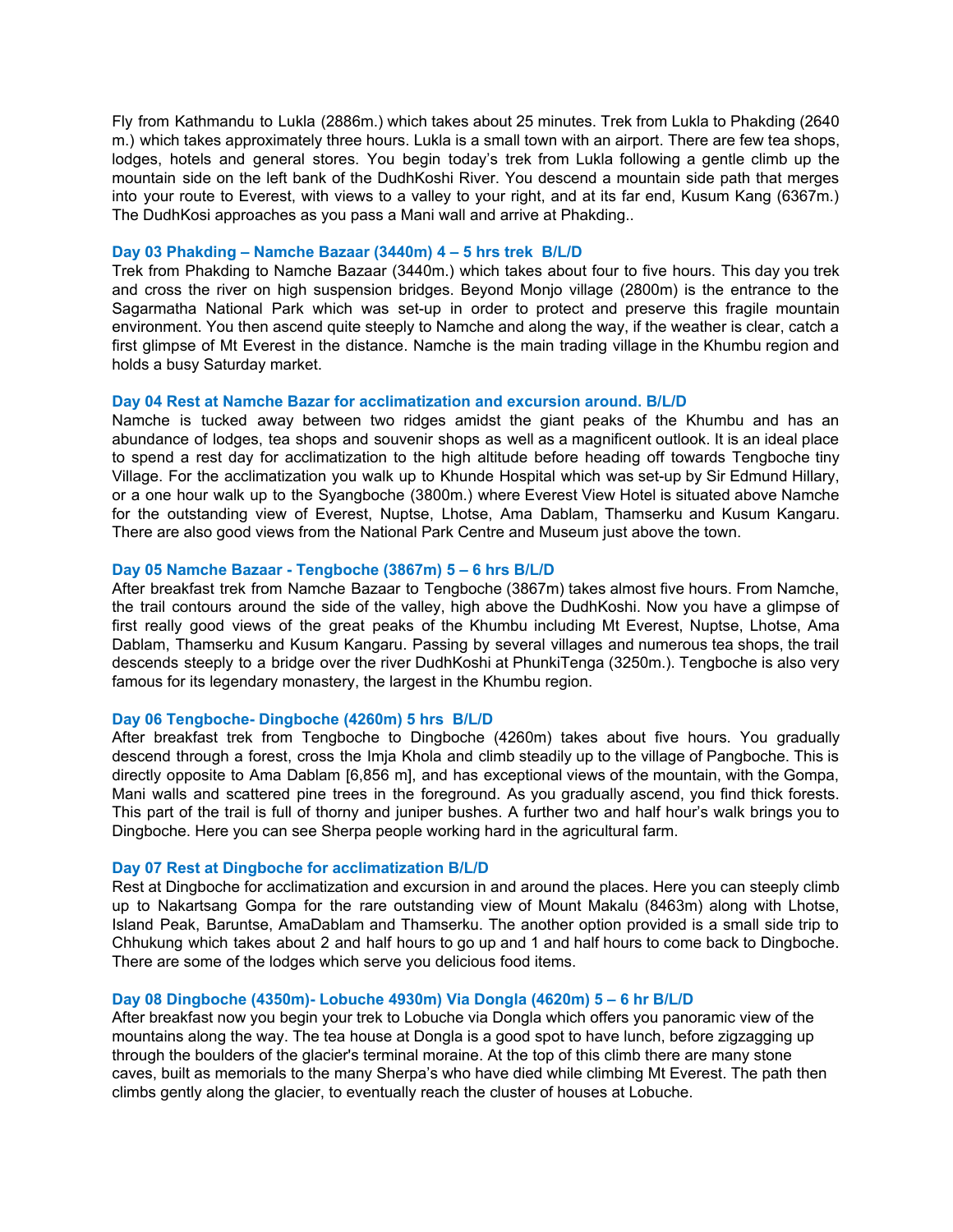#### **Day 09 Lobuche (4900m) EBC - Gorakshep (5180m.) 3 – 4 hrs B/L/D**

After breakfast trek from Lobuche (4900m) to Gorakshep (5180m) takes about three and half hours. You will lunch at Gorakshep, and walk to Everest Base Camp (5486m). You will spend about 4 and half hours trek up to Everest Base Camp and back to Gorakshep. The trek is on glacier and snow-capped rocks. You can also see many small frozen lakes around the Everest Base Camp and return back to Gorakshep.

#### **Day 10 Gorakshep- Kala Patthar (5545m) back to Pheriche (4243m) 5 hrs B/L/D**

After breakfast, trek from Gorakshep to Kala Patthar (5545m.) and back to Pheriche (4243m) takes about six hours. You accomplish an early morning climb to Kala Patthar (5545m) to enjoy the view of sunrise. From Kala Patthar you can have a panoramic view of Mt. Everest and many other mountain peaks like Mt. Pumori, Mt. Lingtren, Mt. Khumbetse, Mt. Nuptse, Mt. Lhotse, Mt. Ama Dablam, Mt. Thamserku and many more. In Phiriche, there is foreign volunteer doctors are always available to provide medical treatment to trekkers as well as local people.

### **Day 11 Pheriche – Namche (3440m) 7-8 hrs B/L/D**

After breakfast walk down to Namche. Today will be a hard day walking for almost 7-8 hrs to reach Namche. The walk is down hill crossing several suspension bridges. The trail lead downhill through the forested path of silver fir, blue pines tress. After crossing the suspension bridge over Dudh Koshi River, trek onwards and finally reach Namche bazaar for rest and overnight stay.

### **Day 12 Namche – Lukla 7 – 8 hrs B/L/D**

Today will be a long and last walk towards Lukla. Firstly we descend the long way before crossing the bridge and further walking towards Monju and then to Phakding for lunch. We will trek back enjoying the lush green scenery around and passing through the incredible mountain scenery and local Sherpa Village. After a long walk of  $7 - 8$  hrs we will arrive in Lukla and we will have time to stroll around the areas while the guides will reconfirm your flight ticket back to Kathmandu. Tonight we will celebrate and enjoy the dinner and overnight at Lukla

#### **Day 13 - Flight to Kathmandu B**

After breakfast fly to Kathmandu. After reach Kathmandu free on your own. Do massage relax or shopping on your own.

#### **Day 14 Kathmandu B/D**

After breakfast drive to Swoyambhunath Stupa. (UNESCO World heritage site).The Swoyambhunath area possesses not only the Stupa but many temples, shrines, Tibetan monasteries, statues of different gods. Some of the Tibetan exiles in Nepal live nearby the Stupa.

After this we go to see Patan durbar square.(UNESCO World heritage site). You can have lunch at Patan durbar square at local restaurant. Patan is the place to see the ancient art as well as beautiful sites of durbar square. Patan likes to recall its old name LALITPUR (known as city of beauty). Above all, it remains a proud city of artisans. Patan produces nearly all Nepal's fine metal work.

After Patan visit to Kathmandu durbar square, (UNESCO World heritage site).Kathmandu Durbar Square is the historic place that was also a politically important site until recently. The Kings of Nepal were crowned and their coronation ceremony was solemnized in this durbar square. The Durbar Square, with its old temples and palaces, epitomizes the religious and cultural life of the people. The temples, monuments, and palaces are believed to have been built by the Malla kings of the Medieval Nepal.

Next destination is Great Stupa of Boudhanath (UNESCO World heritage site) in the Kathmandu valley, a vast dome-shaped monument representing the Mind of the Buddha, is the primary pilgrimage destination for Tantric Buddhists of the Himalayas and a major draw for Tibetan Buddhists from all over the planet. The history of the Stupa from its origins in the fifth century to the present day is also presented here for the first time.